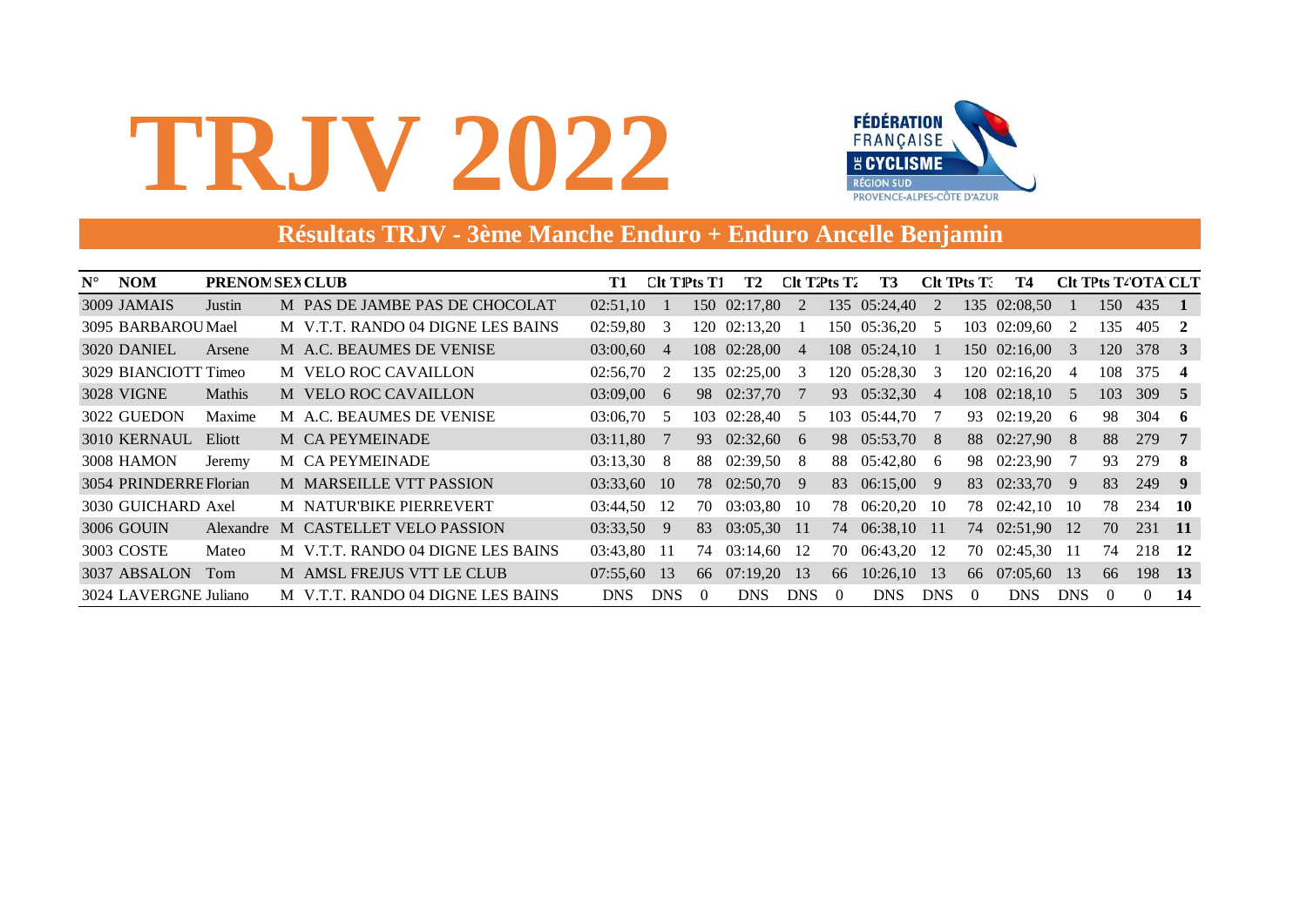

### **Résultats TRJV - 3ème Manche Enduro + Enduro Ancelle Benjamine**

| <b>NOM</b><br>$N^{\circ}$ |         | <b>PRENOM SEX CLUB</b>         |                           | Clt T1Pts T1 | <b>T2</b>    |    | $C$ It T2Pts T2 T3 |   |     | $Clt$ TPts $T^2$ T4                                    |  | CIt TPts T4OTA CLT |  |
|---------------------------|---------|--------------------------------|---------------------------|--------------|--------------|----|--------------------|---|-----|--------------------------------------------------------|--|--------------------|--|
| 3023 LAPRIE               | Emma    | F M.J.C PLAN DE CUOUES         | $03:46.50$ 2 135 03:00.00 |              |              |    | 150 06:23.60       |   |     | 150 02:40.80                                           |  | 150 450            |  |
| 3005 ETHEVE               | Justine | <b>F</b> MARSEILLE VTT PASSION | 03:34.70                  |              |              |    |                    |   |     | 150 03:12,20 2 135 06:43,60 2 135 02:59,80 2 135 420 2 |  |                    |  |
| 3004 CRUZEL               | Camille | F M.J.C PLAN DE CUOUES         | 04:07.60                  |              | 120 03:17.60 | -3 | 120 07:02.40       | 3 | 120 | <b>DNF</b>                                             |  | DNF 67 360         |  |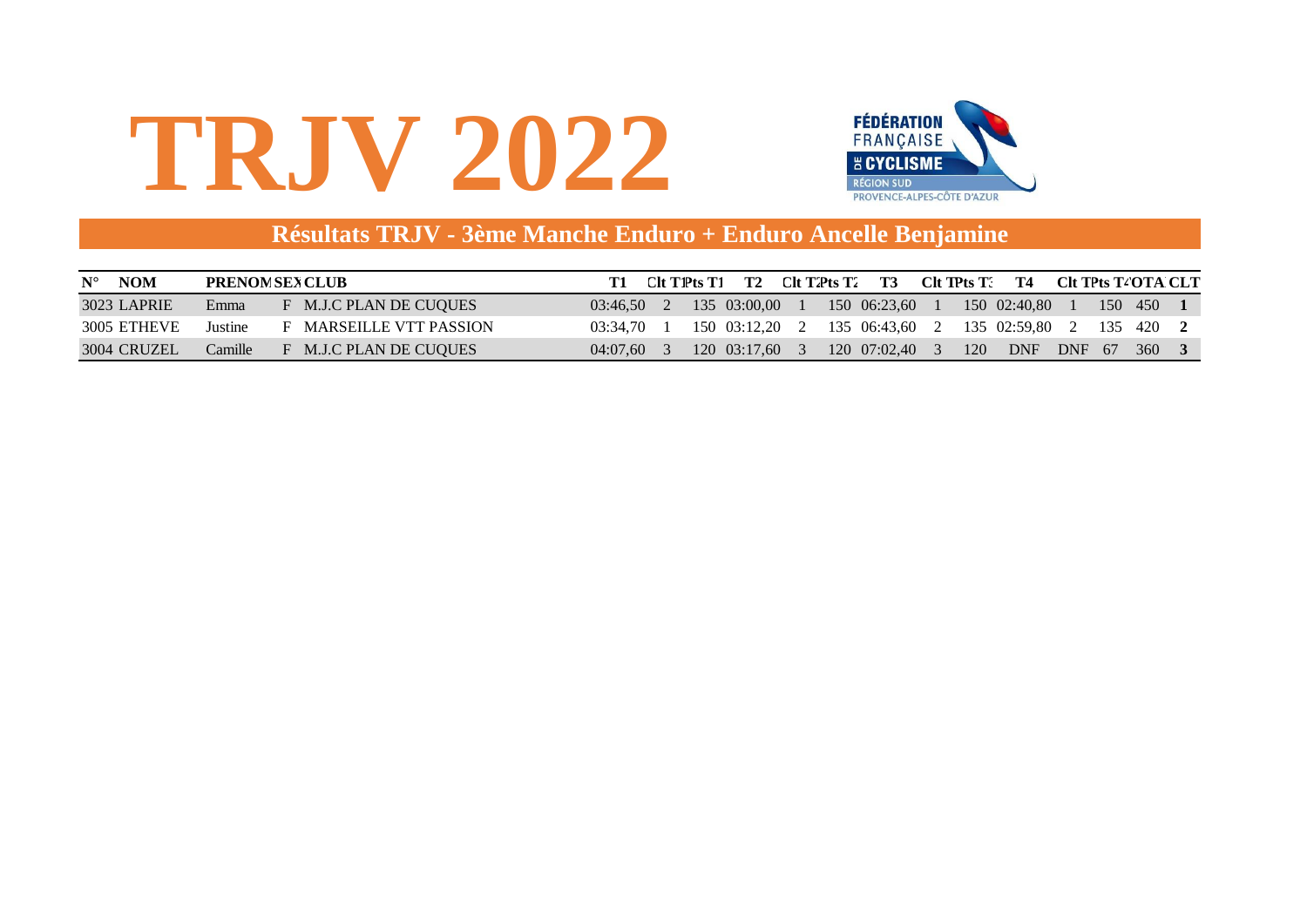

### **Résultats TRJV - 3ème Manche Enduro + Enduro Ancelle Minime Garçon**

| $N^{\circ}$ | <b>NOM</b>              | <b>PRENOM SEX CLUB</b> |                                    |  | T1           | $Clt$ T <sub>1</sub> $Pts$ T <sub>1</sub> |          | T2            | Clt T2Pts T2   |                | T3             | CIt TPts T. |          | Т4           | Clt TPts T <sub>4</sub> |          | T5             | <b>CIt TPts TIOTA CLT</b> |                |          |                         |
|-------------|-------------------------|------------------------|------------------------------------|--|--------------|-------------------------------------------|----------|---------------|----------------|----------------|----------------|-------------|----------|--------------|-------------------------|----------|----------------|---------------------------|----------------|----------|-------------------------|
|             | 2008 FILIPPI            | Noa                    | M GORDES VELO EVASIC 02:30,00      |  |              |                                           |          | 150 02:39,50  |                |                | 150 01:50,50   |             |          | 150 04:29,70 |                         |          | 150 01:44,00   |                           | 150            | 600      | $\blacksquare$ 1        |
|             | 2004 BAYLE              | Malo                   | M PAS DE JAMBE PAS DE $02:39,60$ 2 |  |              |                                           | 135      | 02:46,00      | -4             |                | 108 02:02,70 5 |             |          | 103 04:54,40 | -2                      |          | 135 01:53,30   | - 3                       | 120            | 498      | $\overline{2}$          |
|             | 2033 GRIFFON            | <b>Neel</b>            | M PASSION VTT VENELL 02:45,00      |  |              | 6                                         | 98       | 02:41,60      | $\overline{2}$ |                | 135 01:57,70 2 |             |          | 135 04:56,20 | - 3                     |          | 120 01:58,80   | -7                        | 93             | 488 3    |                         |
|             | 2002 BATAIL             | Thomas                 | M V.T.T. RANDO 04 DIGN 02:40.00    |  |              | 3                                         | 120-     | 02:46,40      | - 5            |                | 103 02:01,60 3 |             |          | 120 05:00,60 | -6                      |          | 98 01:54,40    | 4                         | 108            | 451      | $\overline{\mathbf{4}}$ |
|             | 2009 GHIBAUDO Mathieu   |                        | M CA PEYMEINADE                    |  | $02:44.70=5$ |                                           |          | 103 02:52,20  |                | 93             | $02:03,50$ 7   |             | 93       | 04:58,20     | $\overline{4}$          |          | 108 01:52,90   | <sup>2</sup>              | 135            | 439 5    |                         |
|             | 2003 BATAIL             | Jules                  | M V.T.T. RANDO 04 DIGN 02:42,50 4  |  |              |                                           | 108      | $02:43,60$ 3  |                |                | 120 02:02,60 4 |             |          | 108 04:59,30 | - 5                     |          | 103 01:58,60   | - 6                       | 98             | 439      | - 6                     |
|             | 2010 KITTEN             | Adrien                 | M PAS DE JAMBE PAS DE 02:45,00     |  |              | 6                                         | 98       | $02:56,00$ 9  |                | 83             | $02:07,10$ 8   |             | 88       | 05:02,70     | - 9                     |          | 83 01:57,40    | $\overline{5}$            | 103            | 372      | - 7                     |
|             | 2001 ASSELIN DI Zian    |                        | M PASSION VTT VENELL 02:47,80      |  |              | 8                                         | 88       | $02:51,00$ 6  |                | 98             | $02:03,10$ 6   |             | 98       | 05:02,60     | -8                      | 88       | 02:01,60       | -9                        | 83             | 372 8    |                         |
|             | 2012 RODRIGUEZ Lucas    |                        | M A.C.MARSEILLE EST                |  | $02:50,00$ 9 |                                           | 83       | $02:57,40$ 10 |                |                | 78 02:11,50 9  |             | 83       | 05:00,70     |                         | 93       | $01:59,10$ 8   |                           | 88             | 347      | $\overline{\mathbf{9}}$ |
|             | 2056 HABRACHE Adrien    |                        | M VELO ROC CAVAILLON 02:51,00 10   |  |              |                                           | 78       | 02:52,70      | - 8            | 88             | 02:15,50       | - 10        | 78       | 05:22,20     | -10                     | 78       | 02:10,40       | - 10                      | 78             | 322      | - 10                    |
|             | 2075 RODRIGUEZ Nolan    |                        | M M.J.C PLAN DE CUQUE 03:33,20 13  |  |              |                                           | 66       | 03:16,60 11   |                |                | 74 02:16,10 11 |             |          | 74 06:12,00  | -13                     |          | 66 02:20,00 11 |                           | 74             | 288 11   |                         |
|             | 2018 PLOYON             | Noah                   | M M.J.C PLAN DE CUQUE 03:15,10 12  |  |              |                                           | 70       | 03:26,10      | -12            | 70             | 02:35.50 12    |             | 70       | 05:51,80     | -11                     | 74       | 02:25,30       | -13                       | 66             | 284 12   |                         |
|             | 2011 RICHARD            | Valentin               | M AMSL VTT LEVENS                  |  | 03:11,20 11  |                                           | 74       | 03:26,80      | -13            | 66             | 02:42,10       | -13         | 66       | 06:00,20     | 12                      | 70       | 02:23,60       | -12                       | 70             | 280 13   |                         |
|             | 2005 BONNET             | Matisse                | M PASSION VTT VENELL               |  | DNS          | <b>DNS</b>                                | $\Omega$ | <b>DNS</b>    | <b>DNS</b>     | $\Omega$       | <b>DNS</b>     | DNS         | $\theta$ | <b>DNS</b>   | <b>DNS</b>              | $\Omega$ | <b>DNS</b>     | DNS                       | $\Omega$       | $\Omega$ | 14                      |
|             | 2059 MALEJONO Stanislas |                        | M V.C. MOYENNE DURAN               |  | <b>DNS</b>   | <b>DNS</b>                                | $\Omega$ | <b>DNS</b>    | <b>DNS</b>     | $\overline{0}$ | <b>DNS</b>     | DNS         | $\Omega$ | <b>DNS</b>   | <b>DNS</b>              | $\Omega$ | DNS            | DNS                       | $\overline{0}$ | $\Omega$ | -14                     |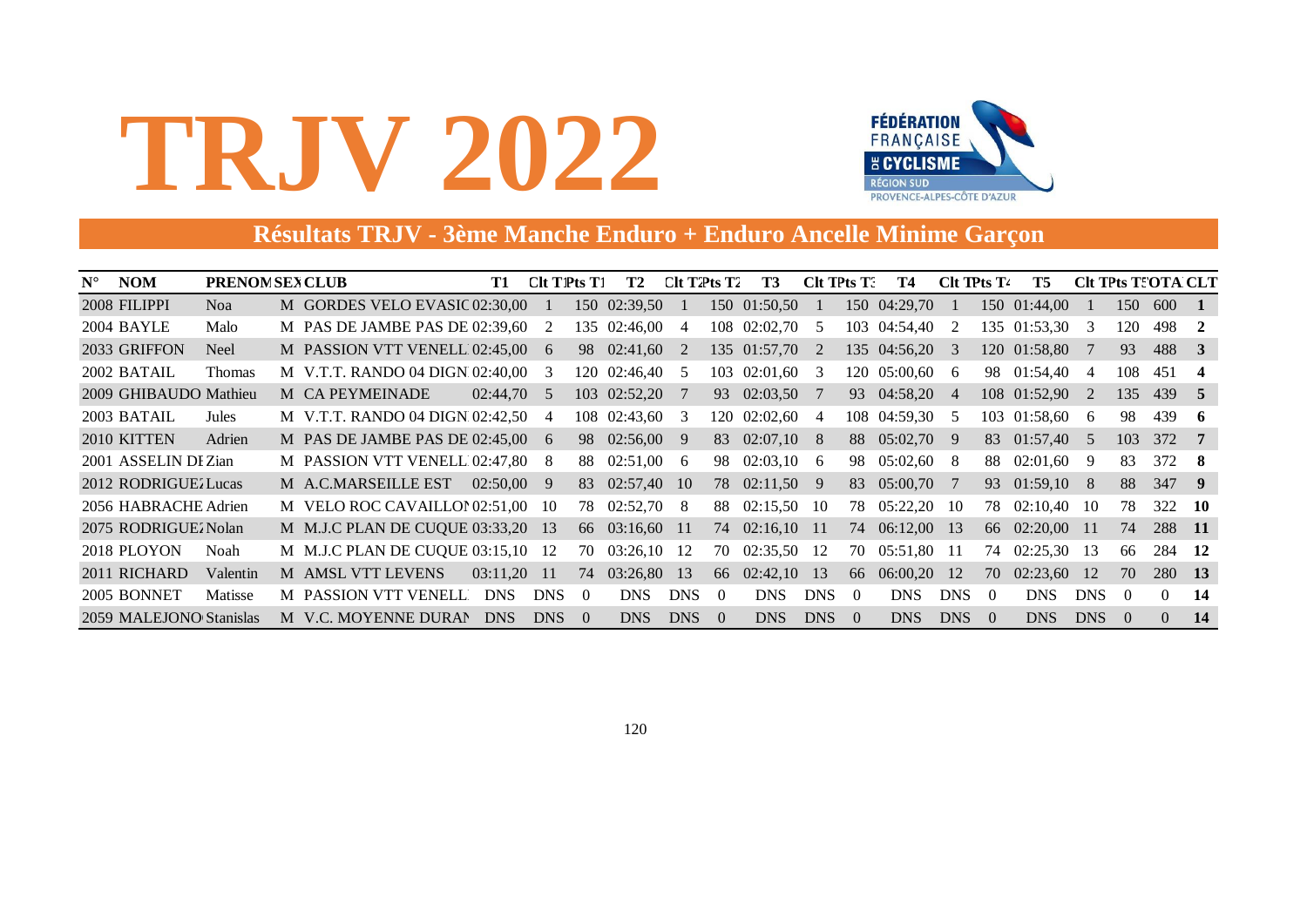



#### **Résultats TRJV - 3ème Manche Enduro + Enduro Ancelle Minime Fille**

| <b>NOM</b><br>$\mathbf{N}^{\circ}$ | <b>PRENOM SEX CLUB</b> |                             |          | CIt T1Pts T1 | T2           |  | $Clt$ T2Pts T2 T3 $Clt$ TPts T3 T4 |  |                                                           | Clt TPts T4 | T5           |  | - CIt TPts T: OTA CLT |  |
|------------------------------------|------------------------|-----------------------------|----------|--------------|--------------|--|------------------------------------|--|-----------------------------------------------------------|-------------|--------------|--|-----------------------|--|
| 2024 REVOL                         | LISE                   | GORDES VELO EVASIC 02:50.80 |          |              | 150 02:58.00 |  | 150 02:13.50                       |  | $150 \quad 05:11.00$                                      |             | 150 02:02.80 |  | 150 600               |  |
| 2007 CHAUMET LAva                  |                        | F CA PEYMEINADE             | 03:08.80 |              |              |  |                                    |  | 135 03:11.10 2 135 02:26.10 2 135 05:44.00 2 135 02:15.90 |             |              |  | 2 135 540             |  |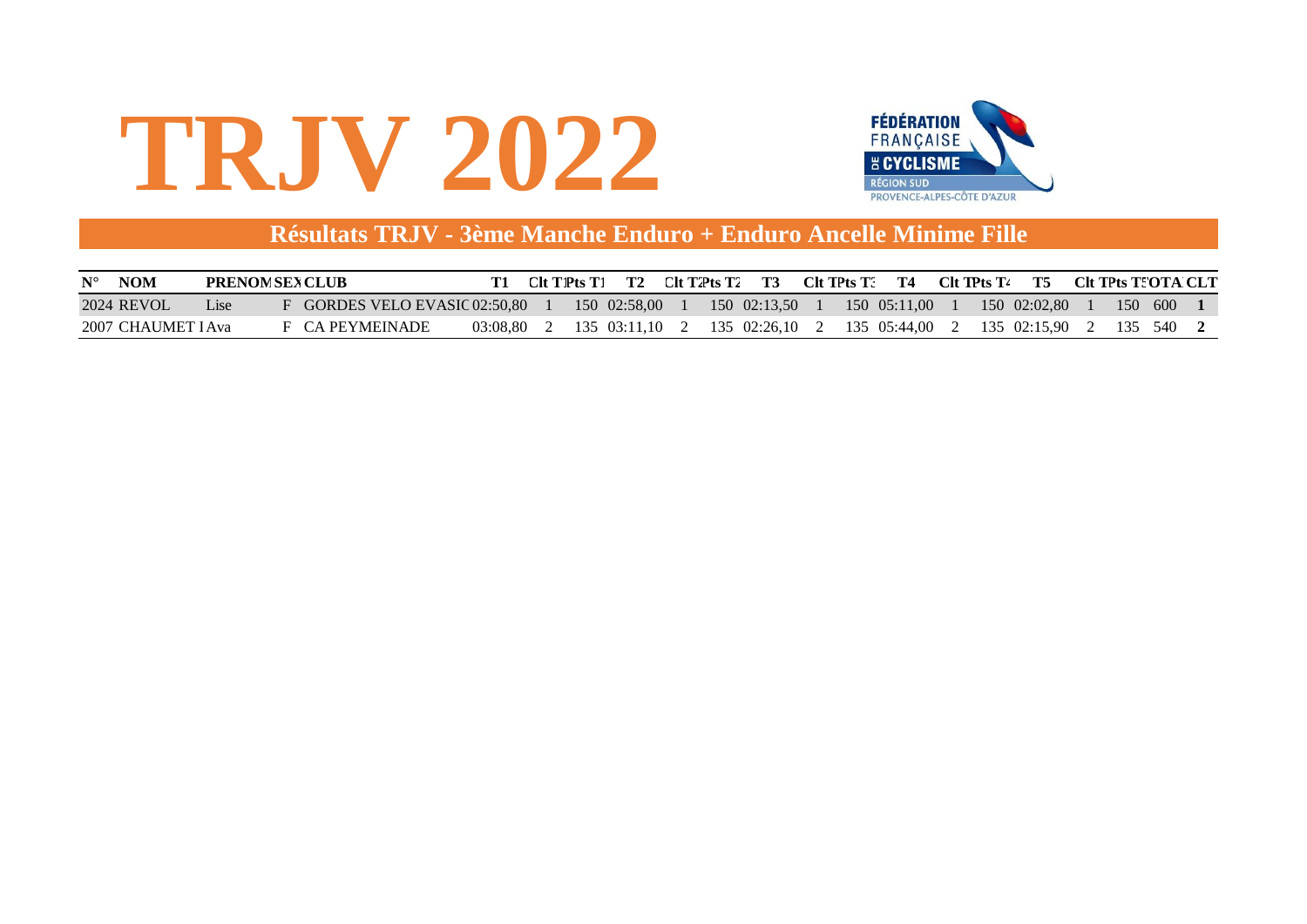

#### **Résultats TRJV - 3ème Manche Enduro + Enduro Ancelle Cadet**

| $N^{\circ}$ | <b>NOM</b>            | <b>PRENOM SEX CLUB</b> |                                   | T <sub>1</sub> | Clt T1Pts T1 |          | T <sub>2</sub> | Clt T2Pts T2 |          | T3             | CIt TPts T. |          | Т4            | Clt TPts T <sub>4</sub> |          | T5            | <b>CIt TPts T: OTA CLT</b> |                  |               |                |
|-------------|-----------------------|------------------------|-----------------------------------|----------------|--------------|----------|----------------|--------------|----------|----------------|-------------|----------|---------------|-------------------------|----------|---------------|----------------------------|------------------|---------------|----------------|
|             | 1010 HAMPIAUX Killian |                        | M MARSEILLE VTT PASS102:31.00     |                |              |          | 150 02:31.80   |              |          | 150 01:50,80   |             |          | 150 04:35,40  | 2                       |          | 135 01:42,60  |                            | 150              | 600           | $\blacksquare$ |
|             | 1006 SAVASTAN Louca   |                        | M GARDANNE VELO                   | 02:32,60       | 2            |          | 135 02:33.50   | - 2          |          | 135 01:53,90   | 2           |          | 135 04:29.00  |                         |          | 150 01:49.10  | $\mathcal{E}$              | 120              | 555           | $\overline{2}$ |
|             | 1015 DUVALET          | <b>Ouantin</b>         | M AOTL CYCLISME                   | $02:36,40$ 3   |              |          | 120 02:41,10 4 |              |          | 108 01:57,60 4 |             |          | 108 04:49,00  | $-6$                    |          | 98 01:47,00   | -2                         | 135              | 471 3         |                |
|             | <b>1022 TESTE</b>     | Lucas                  | M VELO ROC CAVAILLOI 02:38.30 5   |                |              | 103      | 02:40,70       | - 3          |          | 120 01:55.10 3 |             |          | 120 04:45.20  | -3                      |          | 120 01:49.70  | 4                          | 108              | 468           | $\overline{4}$ |
|             | 1005 SANCHES          | Mathieu                | M MARSEILLE VTT PASS102:43,00     |                | 6            | 98       | $02:44.30$ 5   |              |          | 103 02:00,20 5 |             |          | 103 04:54,40  |                         |          | 93 01:52,20 5 |                            | 103              | 407 5         |                |
|             | 1024 BEDROSSIA Justin |                        | M PASSION VTT VENELL 02:36,70 4   |                |              |          | 108 02:48,00 6 |              | 98.      | $02:05,00$ 8   |             |          | 88 04:48,10   | - 5                     |          | 103 01:55,50  | - 6                        | 98               | 407           | - 6            |
|             | <b>1008 SUMMO</b>     | Hugo                   | M CA PEYMEINADE                   | $02:48.90$ 8   |              |          | 88 02:51,40    |              | 93       | $02:02,50$ 6   |             |          | 98 05:05,80 8 |                         |          | 88 01:55,90   |                            | 93               | 372 7         |                |
|             | 1009 FOGLIO           | Axel                   | M MARSEILLE VTT PASS102:52,20 10  |                |              | 78       | 02:59,30       | -9           | 83       | $02:05,50$ 9   |             | 83       | 04:47,60      | 4                       |          | 108 01:56,00  | - 8                        | 88               | $362 \quad 8$ |                |
|             | 1002 LE GALL          | Evans                  | M MARSEILLE VTT PASS102:50,30     |                | 9            | 83       | 03:01.30       | - 10         | 78       | $02:04,40$ 7   |             | 93       | 05:15,00      | -9                      |          | 83 01:56,00   | - 8                        | 88               | 347 9         |                |
|             | 1011 PRINDERRE Julien |                        | M MARSEILLE VTT PASS102:43,60     |                |              | 93       | 02:54,40       | - 8          | 88       | $02:05.70$ 10  |             | 78       | 05:18,10      | -10                     | 78       | 02:00.00      | -10                        | 78               | 337           | - 10           |
|             | 1017 GERENTON Lounis  |                        | M A.C. BEAUMES DE VEN 02:59,00 11 |                |              | 74       | 03:12,60 11    |              | 74       | $02:24,10$ 11  |             | 74       | 05:23,90      | -11                     | 74       | 02:13,30      | -11                        | 74               | 296 11        |                |
|             | 1007 SCHUT            | Robbe                  | M V.C.LA POMME MARSE              | <b>DNS</b>     | <b>DNS</b>   | $\Omega$ | <b>DNS</b>     | <b>DNS</b>   | $\theta$ | <b>DNS</b>     | <b>DNS</b>  | $\theta$ | <b>DNS</b>    | DNS.                    | $\Omega$ | <b>DNS</b>    | DNS                        | $\left( \right)$ | $\Omega$      | 12             |